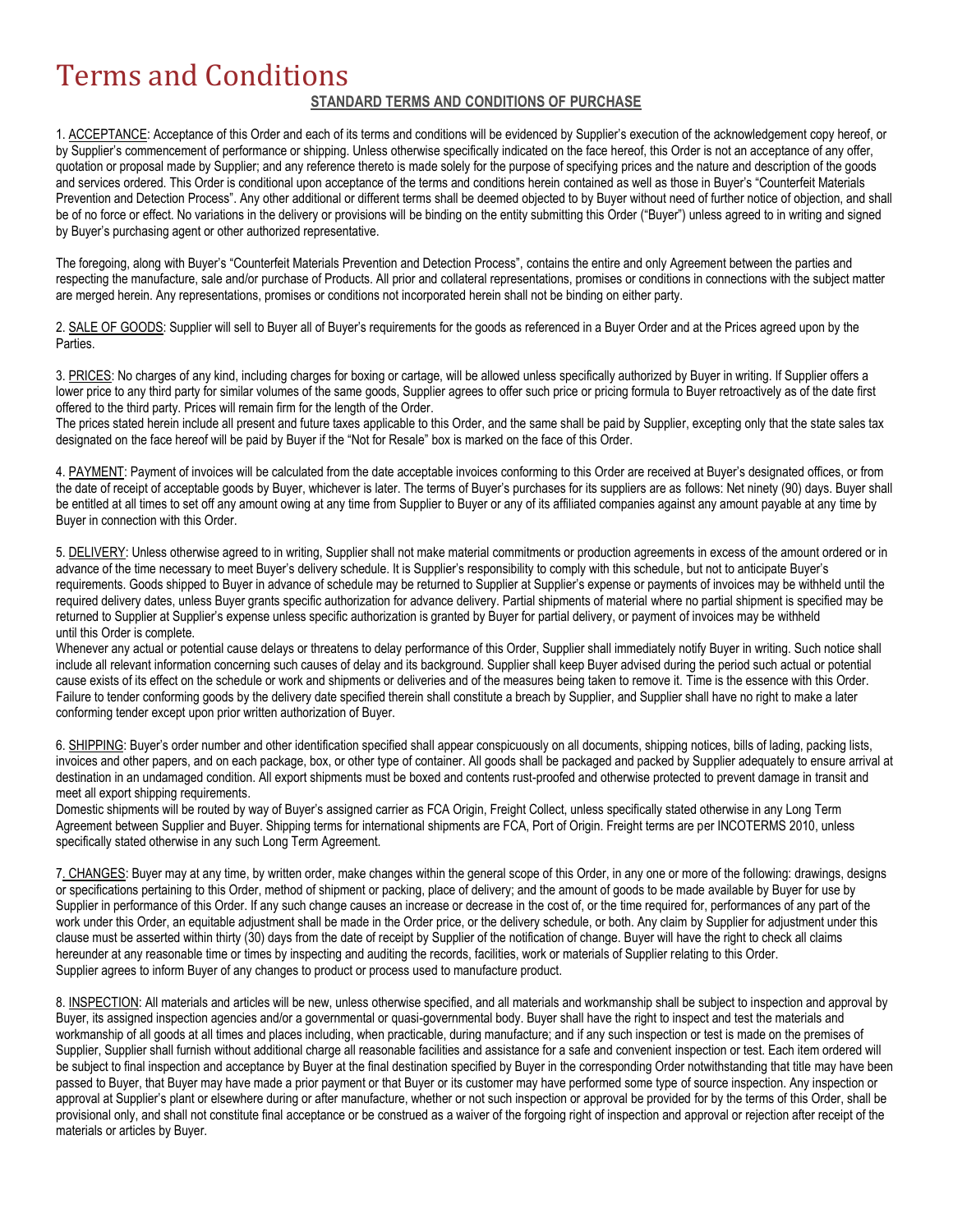9. REJECTION: In case any goods delivered hereunder are defective in material or workmanship or otherwise not in conformity with the drawings, specifications, samples, specified delivery schedule and/or other descriptions, Buyer shall have the right to return such goods to Supplier for credit or refund and such goods shall not be replaced or repaired by Supplier except upon written instructions from Buyer, excepting however, those goods which Buyer and Supplier agree in writing shall be repaired by Buyer at Supplier's expense. Any returns shall be F.O.B. Buyer's plant, transportation collect (declared at full value, unless Supplier advises otherwise), and Supplier shall have all risk of loss from and after the time of shipment. The inspection rights set forth herein are in addition to and not in limitation of any other rights and remedies and the failure to Buyer to exercise its right to reject any goods shall not by implication or otherwise cause a waiver of any such other rights or remedies. Any goods returned to Supplier for credit or refund, and not repaired by Supplier pursuant to written instructions from Buyer, shall be destroyed by Seller. No goods returned to Supplier by Buyer hereunder may be resold or disposed of to any other person or entity.

10. WARRANTIES: Supplier warrants that all goods and services furnished hereunder are new, free of any liens or encumbrances, free from defects in the material and workmanship, not contain any "counterfeit" items and that all goods furnished will be merchantable and will conform to applicable specifications, drawings, samples, and/or other descriptions. Unless manufactured pursuant to detailed designs furnished by Buyer, Supplier assumes design responsibility and warrants all goods to be suitable for the purpose intended by Buyer. The warranties of Supplier, together with its service warranties shall run to Buyer and each successive customer. Supplier's liability under this contract shall apply to any and all product liability claims, actions or lawsuits and shall include, without limitation as to amount, incidental or consequential damages of any form or nature. Further, and without limiting the foregoing, Supplier's liability is not limited to the price of the goods and shall include damages for loss of profits or revenue or the loss of either by reason of increased cost of purchasing or improving equipment, material, supplies or services outside of Buyer's scope of supply; claims of Buyer's customers; and inventory or use charges. All warranties shall survive any inspection, delivery, acceptance of or payment for the goods or services of Buyer.

For purposes of this Section 10 Warranty, a "counterfeit" item is defined to include, but is not limited to, (i) an item that is an illegal or unauthorized copy or substitute of an OEM item; (ii) an item that does not contain the proper external or internal materials or components required by the OEM or that is not constructed in accordance with OEM design; (iii) an item or component thereof that is used, refurbished or reclaimed but Supplier represents as being a new item; (iv) an item that has not successfully passed all OEM required testing, verification, screening and quality control but that Seller represents as having met or passed such requirements; or (v) an item with a label or other marking intended, or reasonably likely, to mislead a reasonable person into believing a non-OEM item is a genuine OEM item when it is not.

11. PATENTS: To the extent that the goods delivered hereunder are not manufactured pursuant to designs provided to Supplier by Buyer for the purpose of manufacturing such goods, Supplier guarantees that the sale or use of any or all goods delivered hereunder or processes used will not infringe any United States or foreign patent, service mark, trademark, trade name, copyright or other intellectual property right of any third party and agrees that Supplier will hold Buyer and its officers, directors, affiliate companies, employees and customers harmless from any expense, loss, damage or liability which may be incurred on account of infringement or alleged infringement of any such intellectual property right by such goods (or the use, sale or distribution by Buyer thereof), and that Supplier will at its own expense defend any action, suit or claim in which such infringement is alleged. Supplier shall duly notify Buyer as to such suits or claims; Buyer and its successive customers shall have the right to participate in the defense of any such action.

12. INSURANCE: Supplier agrees to secure and carry as a minimum the following insurance with respect to all work to be performed under this Order: Workers' Compensation Insurance, inclusive of an alternate employer endorsement, in an amount sufficient by virtue of the laws of the U.S., foreign country, state, or other governmental subdivision in which the work or any portion of the work is performed and Employer's Liability Insurance in the minimum amount of \$2,000,000 for any one occurrence;

Commercial General Liability Insurance including Premises Liability and Contractual Liability, in which the limit of liability for property damage and bodily injuries, including accidental death, shall be at a minimum, a Combined Single Limit of \$5,000,000 for any one occurrence.

If Supplier vehicles are used on Buyer's premises and/or used to accomplish work under this Order or otherwise on behalf of Buyer, Automobile Liability Insurance in which the limit of liability for property damage and bodily injuries, including accidental death, shall be a combined single limit of \$1,000,000 for any one occurrence. If the Supplier carries a higher limit of liability, the higher limit must be certified to Buyer; If Supplier or its subcontractors have Buyer's materials or equipment in its care, custody or control, Supplier shall have and maintain All-Risk Property Insurance in an amount sufficient to meet or exceed the value of such material; If Supplier is performing Professional Services on behalf of Buyer, Supplier shall maintain Professional Liability Insurance with a limit of no less than \$5,000,000;

The insurance coverages described above shall be in form satisfactory to Buyer, and shall contain a provision prohibiting cancellation or material change except upon at least ten (10) days prior notice to Buyer. All such insurance policies will be primary in the event of a loss arising out of the Supplier's performance of work and shall provide that where there is more than one insured the policy will operate, except for the limits of liability, as if there were a separate policy covering each insured and shall operate without right of contribution from any other insurance carrier by Buyer. Certificates evidencing such insurance and endorsements naming the Buyer as additional insureds or, in the case of All Risk Property Insurance, naming the Buyer as loss payee, shall be filed with Buyer upon execution of any Long Term Agreement between Buyer and Supplier and before commencement of any work hereunder, and within thirty (30) days after any renewals or changes to such policies are issued. To the extent permitted by law, Supplier and its insurer(s) agree that subrogation rights the Buyer are hereby waived. Supplier shall reflect such waiver in any policy(ies) required hereunder, shall advise Buyer of the amount of available policy limits and shall

identify to Buyer the amounts of any self-insured retention, in each case, upon execution of any Long Term Agreement between Buyer and Supplier and before commencement of any work hereunder.

Supplier agrees to insert the applicable substance of this provision in all permitted subcontracts entered into by Supplier to support work performed under this Order.

13. CONFIDENTIAL INFORMATION: All disclosures, drawings, specifications, patterns, technical or other information furnished to Supplier by Buyer (and all rights related thereto) are and shall at all times remain the property of Buyer and are submitted in confidence upon the understanding and agreement by Supplier that they shall not be disclosed or furnished to any third party, shall not be used by Supplier in whole or in part for any purpose not designated by Buyer and shall be returned to Buyer immediately upon Buyer's request.

14. INDEMNIFICATION/HOLD HARMLESS: Supplier assumes entire responsibility and liability for any and all damage and/or injury of any kind or nature whatsoever, (including death resulting therefrom) to all persons, and to all property caused by, resulting from, arising out of or occurring in connection with goods or services supplied by Supplier hereunder. Except to the extent, if any, expressly prohibited by statute, should any claims, actions and/or lawsuits for such damage, injury and/or death be made or asserted, Supplier agrees to defend, indemnify, save and keep harmless Buyer, its officers, directors, affiliate companies, agents, and employees from and against any and all such claims, actions and/or lawsuits and further from and against any and all loss, cost, expense, judgment, settlement liability, damage or injury, including legal fees and disbursements, that Buyer, its officers, agents, servants and employees may directly or indirectly sustain, suffer or incur as a result thereof and the defense of any action at law, which may result from supplier obligations hereunder.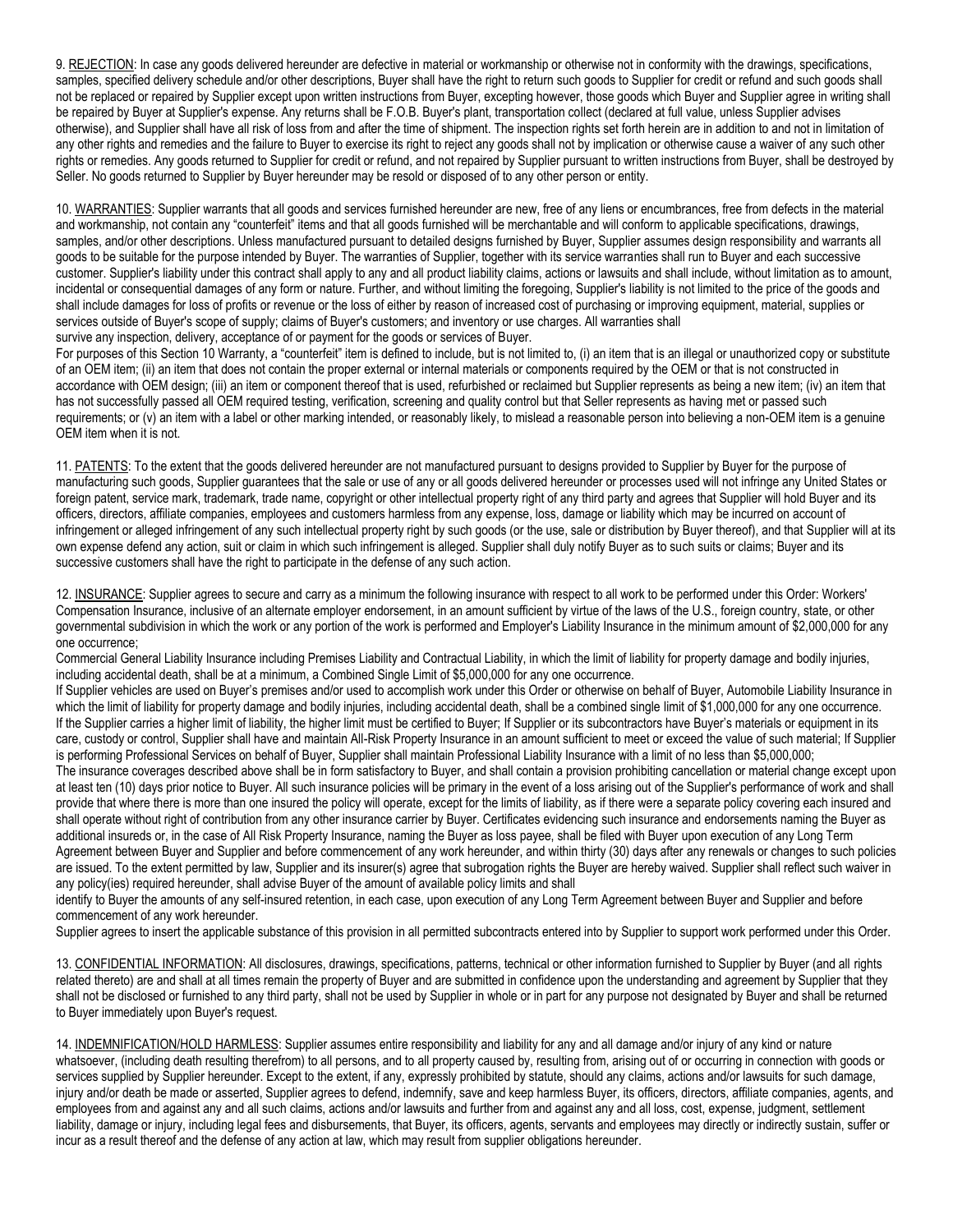15. GOVERNMENT CONTRACT PROVISIONS: If indicated on the face hereof that the goods or service covered by this Order are for use by Buyer in performing any contract with a governmental agency of the United States of America, or for performance of a subcontract under such contract, then and in that event, Supplier agrees to perform in accordance with, to abide by, and to comply with, all of the applicable laws relating to procurement by such governmental agencies of the United States of America, as in effect as of the date of the prime contract.

16. TERMINATION FOR DEFAULT: Supplier shall be deemed to be in default under this Order if : Supplier fails to deliver or perform as specified, or if Supplier breaches any of the terms and conditions or warranties hereof; or Supplier ceases to conduct its operations in the normal course of business (including inability to meet its obligations as they mature), or any proceeding is brought against or instituted by Supplier under bankruptcy or insolvency laws, or a receiver for Supplier is appointed or applied for, or an assignment for the benefit of creditors is made by Supplier.

If Supplier does not cure such cause for default within a period of ten (10) days (or such longer period as Buyer may authorize in writing) after receipt of notice from Buyer specifying such cause, Buyer shall have the right, by written notice of default to Supplier and without waiving any other right of Buyer, to cancel this Order in whole or in part without any liability whatsoever; except for completed goods delivered and accepted and except under that portion of this Order not cancelled, subject, in each case, to setoff of any claim Buyer may have against Supplier. Provided, however, that with respect to finished, in-process or otherwise unfinished work under this Order, Buyer shall have the right to take full title to and possession of all or part of the work immediately upon notice to Supplier to that effect, regardless of whether or not final price terms have been agreed upon. Additionally, Supplier shall reimburse to Buyer all costs incurred by Buyer resulting from any such default, such as price increases, lost profit, and any costs associated with the development and qualification of a new source of supply, including but not limited to, duplicate tooling, engineering labor, travel expenses, expediting fees, and other costs.

17. TERMINATION FOR CONVENIENCE: Buyer may, at any time, terminate this Order, in whole or in part, for its convenience upon written notice to Supplier, in which event, upon receipt of such notice, unless otherwise directed by Buyer, Supplier shall immediately discontinue all work, and the filling of orders for materials and supplies in connection with the performance of this Order, and shall proceed to promptly cancel all outstanding orders; and Buyer shall negotiate with Supplier an amount to be paid in full settlement for the reasonable and necessary expenses incurred directly incident to this Order up to the date of cancellation. Buyer, however, shall not be liable for any loss of profits on this Order or the portion thereof so cancelled. If such cancellation is caused by termination of a government contract, Buyer will reimburse Supplier solely to the extent that a portion of any reimbursement received by Buyer from the government on account of such termination is attributable to this Order.

18. NO ASSIGNMENT OR SUBCONTRACTING: This Order, or any rights hereunder, may not be assigned or hypothecated; and none of the work which Buyer contemplates being performed by Supplier shall be sub-contracted, without Buyer's prior written consent; and if and when subcontracting is allowed, Supplier shall continue to comply with, and be bound by, all provisions of this Order.

19. FORCE MAJEURE: This Order is subject to termination by Buyer in any event beyond Buyer's reasonable control including, but not limited to: fire, accidents, strikes, government acts or other conditions, upon notification to Supplier, and without penalty to Buyer except that cancellation for such causes may not be made without reimbursement to Supplier for goods previously delivered.

20. USE OF BUYER'S NAME: Supplier shall not, without first obtaining the written consent of Buyer, in any manner publish the fact that Supplier has furnished or contracted to furnish Buyer the goods, disclose the prices at which Supplier is offering to sell such goods to Buyer, or use the name of Buyer or any of its customers in Supplier's advertising.

21. CUMULATIVE REMEDIES: The rights and remedies herein reserved to Buyer shall be cumulative and additional to any other or further rights and remedies available at law or in equity.

22. WAIVER: The failure of Buyer in one or more instances to insist upon performance of this Order or the waiver by Buyer of any breach of any terms or conditions of this Order, or the failure to Buyer to exercise any right or privilege contained herein, shall not be construed as thereafter waiving such terms, conditions, rights or privileges and the same shall continue and remain in force and effect.

23. SURVIVABILITY: The provisions of this order that by their nature may reasonably be presumed to have been intended to survive any termination or expiration of this order, shall survive any termination or expiration of this order.

24. COMPLIANCE WITH LAWS AND REGULATIONS: Supplier agrees that it will comply with all laws and regulations applicable to the production, sale and delivery of the goods or the furnishing of any labor or services called for by this Order.

25. MERCURY-FREE ENVIRONMENT: Supplier warrants that all goods delivered hereunder are free of mercury and have been produced, tested, packaged and shipped in a mercury-free environment.

26. CONFLICT MINERALS: Supplier acknowledges that Buyer is required to comply with Section 1502 of the United States Dodd-Frank Wall Street Reform and Consumer Protection Act ("the Dodd-Frank Act") and inter alia must file disclosures and reports with the United States Securities and Exchange Commission related to the use of tin, tantalum, tungsten and gold ("Conflict Minerals"). Supplier represents and warrants that it will source, and track the chain of custody of, all Conflict Minerals contained in any products or materials provided by Supplier to Buyer in accordance with the OECD Due Diligence Guidance for Responsible Supply Chains of Minerals from Conflict-Affected and High-Risk Areas (or such other internationally recognized due diligence standard as Buyer

and Supplier may jointly agree upon). At Buyer's request (which may be as frequently as quarterly at Buyer's discretion), Supplier must execute and deliver to Buyer declarations in the form of the EICC-GESI Conflict Minerals Reporting Template as adopted by EICC-GESI from time to time, or (at Buyer's discretion) in any other form that Buyer reasonably requests. Supplier agrees and represents that all products and materials provided by Supplier to Buyer after December 31, 2014 shall be "Conflict Free" (as defined in the Dodd-Frank Act) and at Buyer's request from time to time Supplier shall execute and deliver to Buyer a written declaration to the same effect.

27. COUNTRY OF ORIGIN: Seller shall mark all shipments with, and designate, and certify the country of origin and manufacture of products in accordance with all applicable United States laws and regulations, including applicable customs and Federal Trade Commission rules and regulations.

## 28. FOREIGN PURCHASES: